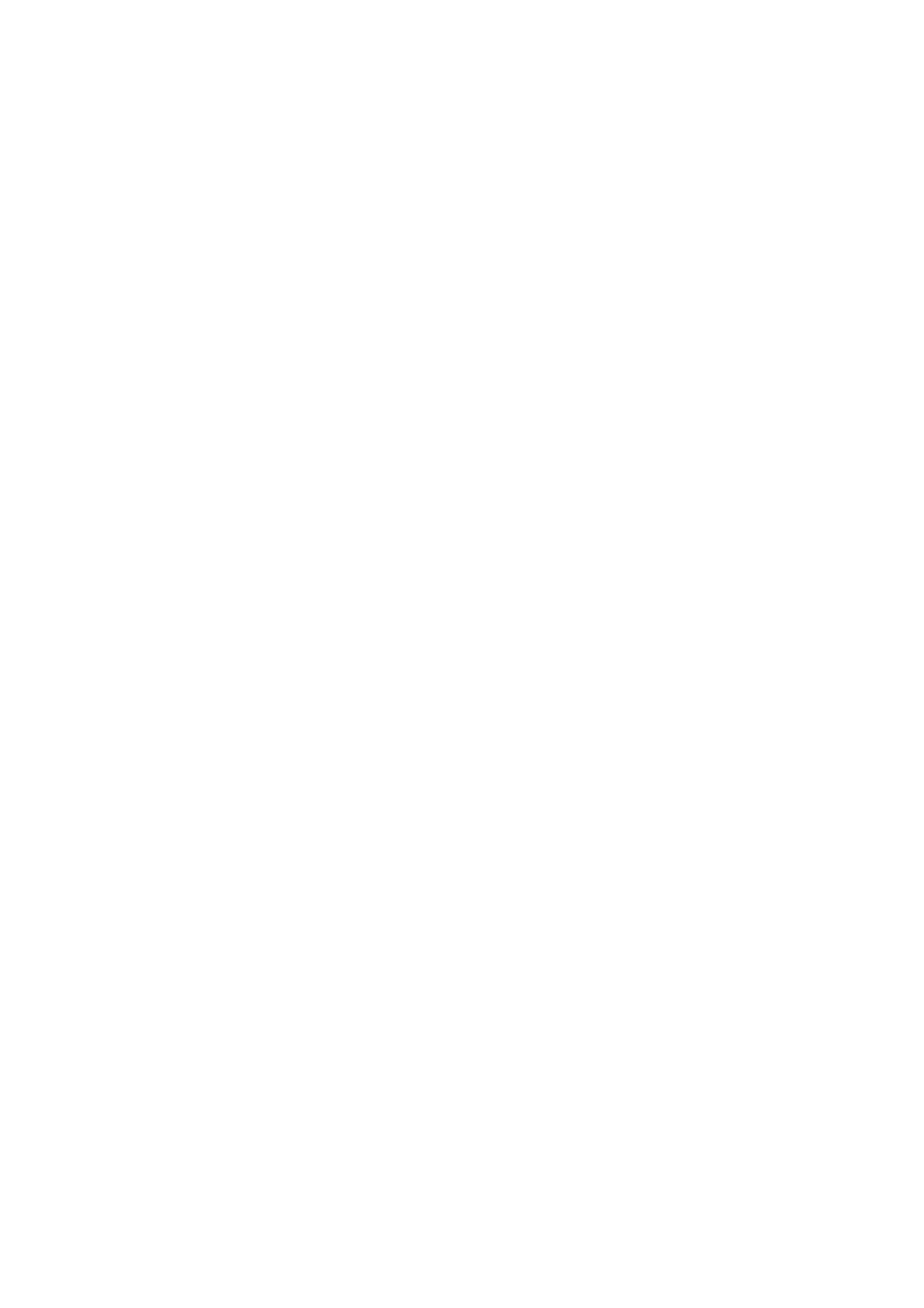absorb the present status of the system over the last 60 seconds at a glance.

| $-20s$<br>$-60s$<br>$-50s$<br>$-40s$<br>$-30s$<br>$-10s$<br><b>NOW</b><br>Property<br>currentDelayMs<br>10<br>10<br>10<br>11<br>10<br>11<br>۹<br><i>iitterBufferMs</i><br>5<br>4<br>5<br>4<br>4<br>5<br>27<br>23<br>20<br>18<br>17<br>iitterReceived<br>19<br>20<br>19<br>19<br>19<br>19<br>19<br>18<br>19<br><b>RTT</b><br>29<br>29<br>29<br>29<br>29<br>29<br>29<br>packetsLost |             |      |      |      |      |      |      |      |
|-----------------------------------------------------------------------------------------------------------------------------------------------------------------------------------------------------------------------------------------------------------------------------------------------------------------------------------------------------------------------------------|-------------|------|------|------|------|------|------|------|
|                                                                                                                                                                                                                                                                                                                                                                                   |             |      |      |      |      |      |      |      |
| 165888<br>167138<br>168434<br>169754<br>162138<br>163388<br>164613<br>bytesSent<br>bytesReceived<br>236105<br>232019<br>233381<br>234743<br>237267<br>238829<br>240191<br>203<br>204<br>205<br>206<br>207<br>208<br>requestsSent<br>202<br>12<br>29<br>12<br>30<br>91<br>9<br>audioInputLevel<br>67<br>23<br>67<br>57<br>audioOutputLevel<br>80<br>9<br>25                        | packetsSent | 6330 | 6380 | 6429 | 6480 | 6530 | 6581 | 6682 |

**3;KSM6**(AB! M=)\*6,=; .2!, + . 2<sup>\*</sup>= ( +! 64\*: 4\*!)\*. \*=)\*=; )! 67! . ! 3+\*>  $86,9+-!$  (4)=;!:+,76, (.3;+8!

## $K\left(\frac{1}{2} L A.^{*}$ ?"\*; C\$) B7\\{\*\$; ")4\\}\*4D79"

& 4)=;!=376,  $(*=63!, **=+C.2"::=(-,-2<(*.9+)(63+167.764,1))$ 76, ( )! TUYVE! =  $(. ?+)/!)4;0!$  . )! .!  $);6,+\mathbb{K}$ !  $) < (562=;!/!)4;0!$  .)! & \\[\mathbf{N\\le (\text{+\*, -, \*,/!)4;0!,)!\*0+!=3)\*,4 (+3\*, \*=63!6,!93682+-?+!}  $.564^{*}{\frac{18}{10}}+!$ : +,76, ( $.3;$  +! $.3$  - !=\*)!+3C=,63 ( $+3*$ )! $.3$  - !-=?=\*.2!.4>  $-56\frac{1}{2}\%3!3+86,9-1(4)=1/8+1(-20*1;2))=7<1*2+(1*3-1)$  $(**.*.$   $\&4)::=376$ ,  $(*=63!, **,-+C.2!+, (*=)(4)*6!$  (..9+1)  $-+;=$   $(53)!$   $):+;=7=; .22.  $=3=3$ ?!  $*6!$   $(4)=;! .3-! :+76$ ,$  $(.3; +EE+1/1.!)$ ; 6, +!:, 6C=-+)!=3)\*, 4;\*=63)!63!068!. 3-!80+3!  $*6!$  + ( $=$ \*!)643-B! & \N\\le ! 3-!) = ( $=$ 2.,!36\*+>+C+3\*!)<)\*+ ()!\*+22)! 4)!  $80.*!+2+;*,63=;!)=?3.2|0.C+!5++3!+(**+-.1.3-!=376,>)$  $(.*-63!.564*-2-*.2!.4-5!/2C+)!4)!$ ; +,76,  $(.3;+1;4+)!.3-!$  $(.9+, )$   $\lbrack ! \rbrack$   $\lbrack 4; 0 \rbrack$  = 376,  $(. * _{5} 3! = )! 0 = ? 02 < ! 4) + 742! = 3! - + * +$ ,  $( = 3 = 3 ?!$  $.36*0+.$ 

### TBF &9J9(6IJM90J;>?(

 $\frac{1}{2}$  (53\*, .)\*!\*6!-.\*.!;622+;\*=63/!-.\*.!+A\*,.;\*=63!=)!.!;,+.\*=C+/!  $.3.2 \leq i : (6; +)$   $.80 + (-1/2) * (-1/2) * (-1/2) * (-1/2) * (-1/2) * (-1/2) * (-1/2) * (-1/2) * (-1/2) * (-1/2) * (-1/2) * (-1/2) * (-1/2) * (-1/2) * (-1/2) * (-1/2) * (-1/2) * (-1/2) * (-1/2) * (-1/2) * (-1/2) * (-1/2) * (-1/2) * (-1/2) * (-1/2) * (-1/2) * (-1/2) * (-1/2) * (-1/2) * (-1/2) * (-1/2) * (-1/2) * (-1/2) * ( (1.6)$ +- $! = 376$ ,  $(1.5 = 63)$ ! $(1.3 = 37742! = 376$ ,  $(1.5 = 63! = 1157 + 1.5)$  $=3$ ?!.2?6,=\*0 () $\frac{3!}{10}$   $\frac{1}{10}$  +!+A\*, .;\*=63!=\*)+27!5+;6 (+)!:.,\*!67!\*0+! .52+!.2?6,=\*0 ()/!)+2+;\*)!80=;0!-.\*.!)\*,+. ()!\*6!=3:4\*/!.3-!  $-++$ ,  $(-3+)$ !068!\*6!:, +)+3\*!\*0+!64\*:4\*!\*6!\*0+!-.\*.!:,6;+)>  $(6, )$   $\frac{1!}{1!}$   $\frac{1!}{8!}$   $\frac{1!}{8!}$   $\frac{1!}{8!}$   $\frac{1!}{8!}$   $\frac{1!}{8!}$   $\frac{1!}{8!}$   $\frac{1!}{8!}$   $\frac{1!}{8!}$   $\frac{1!}{8!}$   $\frac{1!}{8!}$   $\frac{1!}{8!}$   $\frac{1!}{8!}$   $\frac{1!}{8!}$   $\frac{1!}{8!}$   $\frac{1!}{8!}$   $\frac{1!}{8!}$   $\frac{1!}{8!}$  $(.3;+)!..+!*06)+167!:,6;+)$ =3?!\*0+!.4-=6!)=?3.2!=\*)+27!C=.! .564\*!\*0+!\*,.3)(=))=63!\*0,64?0!.!\*=(+>?+6?,.:0<!.3.2<)=)}!

#### $K$   $K$   $I$   $M^*$  +  $\frac{1}{2}$   $79"$   $\cdot$   $*$  +  $\cdot$   $79"$   $\cdot$   $)$   $$$   $?$   $4$   $\cdot$   $\cdot$   $*$   $\cdot$   $+$   $"$

 $J3+167$ :\*0+!  $(+*06-)$ :76,  $+A*$ ,  $,+3$ ?!-  $-.7,6$  (!)643- $\pm$ ):N" g}! ' )!6::6)+-!\*6! ( +\*. - .\* .!;622+;\*=63/!N" g!=)!.3!.2?6,=\*0 ( =;! :,6;+))!\*0.\*!-+(.3-)!;63)=-+,.\*=63!67!.!C.,=+\*<!67!7.;\*6,) $\&$ !  $*0+,+76,+/!$ : $*!$ : $).$ : $;$ + $.*$ : $C+$ ::,.; $*$ : $+$ . $B!N"g$ ! $*$ ;03-D4+ $).$ ;.3!+A> \*,.;\*!C+,\*=;.2!.3-!06,=@63\*.2!):+;\*,.2!.3-!=3\*+3)=\*<!=376,>  $(.*-63!TWXVB!Z,6(.*0+)+/8+!; .3!-+-4; +!(.4)=; .2!-+); -:=$  $*=63$ )!7,6 ( $*0+$ !)643-/!)4;0!.)!=3C.,=.3;+!=3!:= $*$ ;0/!264-3+))/!  $-4,$   $-53/1$   $-3$   $-1$   $):$   $-21$   $-59-531$   $F$   $-37$   $($   $-3+2+$   $-3-37$  $*+;03=DA+)/!8+!; .3!+A*, .;*! (4)=; .2!7+.*4,+)/!/4;0! .)!5+.*!$ \*, :  $9-3$ ?/!; 0,6 ( . ?, . ( )/!. 3 - !=3)\*, 4 ( +3\*! - +\*+; \*=63!. 3 -!)+: > .,.\*=63!TWUVE! I =\*0!\*0=)!=376, (.\*=63!.\*!0.3-/!\*0+!;6 (:6)+,!  $\cdot$ ; .3! = ( :2+ ( +3\*! .! ) < )\*+ ( ! \*0.\*/! + }?}}/! 2=)\*+3)! \*6! :=\*;0! 6,!

melodic content and responds accordingly, or can synchronize events according to note onsets.

## 5.4 Time-geography approach

Time and space are intertwined in networked music performances. Time-geography [22] is an investigation into spatiotemporal processes that tell us about "potential encounters between agents" [23] and how those agents are constrained by space and time: e.g., by capability, coupling, and authority [22], where capability is the constraints dictated by the system in which the agent exists, coupling is being together in a place and time, and authority tells us about the forces that the agent is subject to. With these topologies, we expose the interconnected nature of the performers with the musical environment including the transmission network, where time-geography's "two main tenets are that time and space are seen as resources and that the constraints which operate on human beings particularly in the physical environment, are the primary dictates of human experience" [24]. A time-geography approach detects how agents are moving through time and space, and "distinguishes between fixed and flexible activities based on their degree of pliability in space and time" [25]. By combining telemetric analysis with musical feature analysis, time-geography techniques can tell us about under what limitations the system is operating: e.g., if a pattern experiences deviation due to congestion occurring over the network, which creates ripple effects for each agent's response time and thereby influences the musicians' ability to perform.

## 5.5 Pattern recognition

Where situations can be described as abstract logical problems, machine-learning algorithms are better than humans at detecting patterns. Automated pattern recognition techniques can use training data to detect relationships to existing known sequences, or they use the sequence itself to describe relationships within that sequence as the time series occurs. Pattern recognition implies having a pattern to recognize. For example, in networked music performances, we would simply train a recurrent neural network, such as long short-term memory or bidirectional recurrent neural networks [17] depending on our requirements, with initial telemetric data giving a base reading of the environment before a performance begins. Once the neural network has been trained, we will output data that can be folded back into the score.

# 5.6 Sequence deviation

Statistical reporting of deviations from a sequence, where anomalies and detected and measured, can be applied to both high-level agent movements in time, and within the agent itself when investigation change in pitch or harmonic sequences. In networked music performances, this determines when musical agents are subject to variation, and can be applied in scoring situations to detect both the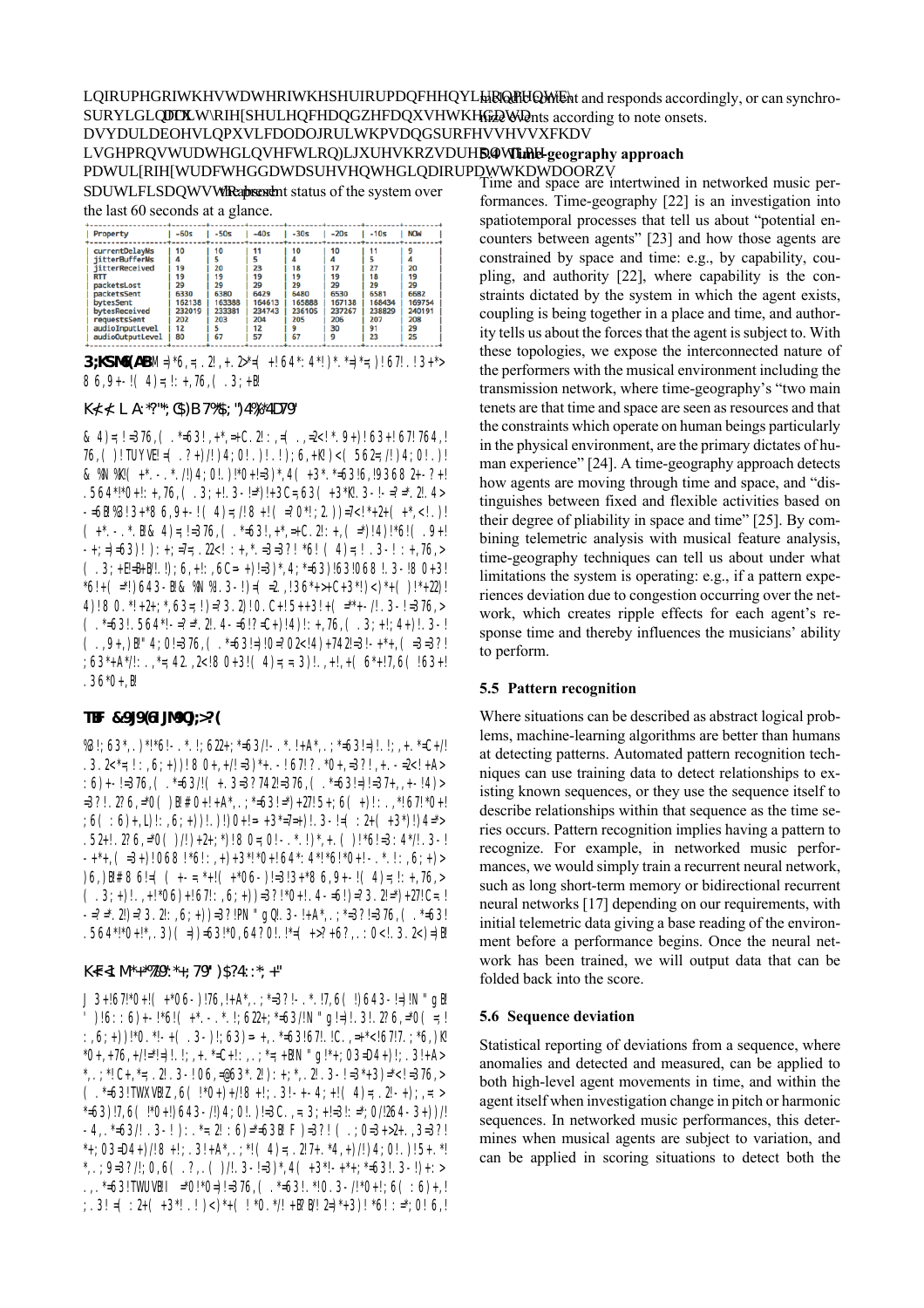creative decisions made by musicians and evaluate transmission performance within the network.

# **5.7 Sequence prediction**

To add yet more layers of interpretation to her application, the composer may choose to predict the next events in a given time-series. Where the objective of a predictive model is to estimate unknown variables for two-dimensional sequences, such as pitch prediction, note onsets, envelopes, and network telemetrics, statistical forecasting algorithms are most useful where, at least for short-term forecasting, machine-learning algorithms offer little benefit at the expense of complexity [26].

#### **5.8 Composite models**

Integrating multiple algorithms and processes allows the detection and generation of multiple types and layers of sequences, allowing a more-sophisticated nonisomorphic approach to working with digital interfaces. When a massive data cloud can be processed, this exposes information about music as it happens and delineates the spatiotemporal relationships between remote participants. Data analyses give the composer and musicians insight towards both creating an informed performance environment and considering future potential opportunities.

# **6.** *F NOT F***: ANALYSIS OF A NETWORK-AWARE SCORE**

*F not F* (2019) is a continuous research project that puts into practice the principles introduced in this study: i.e., using machine-learning and statistical techniques to develop a responsive network-aware score interface. By analyzing the performance conditions, the score reacts to time-based pattern synchronization where the intent is to react to trajectories and thresholds that must be met before making certain decisions. To achieve this, a series of musical agents are deployed, where musical patterns that are distinguishable by the machine are analyzed.

The title of *F not F* refers to Nevejan's work on presence, where participants share or do not share time, space, and action. They may be "here" or "not here," and they may be participating "now" or "not now." That is, perhaps the musicians are responding to each other in real time or they are performing alongside a recording [5]. The title *F not F* suggests the mathematical concept of a function where input relates to an output.

#### **6.1 Version 1**

The first iteration of *F not F* was a custom Python program and a fixed notated score created for a live musical experiment between two pianists located in Ghent, Belgium, and Rotterdam, The Netherlands, which was presented at the Orpheus Institute's March 2019 conference on Simulation and Computer Experimentation in Music and Sound Art. During the performance, the pianist's sound was continuously analyzed by musical feature extraction methods using the Aubio<sup>3</sup> and Librosa<sup>4</sup> libraries. The program ingested real-time data that was sent to a computer vision program built on TensorFlow<sup>5</sup> and Keras<sup>6</sup> with the aim to determine what musical phrase was currently being performed. The program had been trained prior with 16 musical phrases, recorded hundreds of times in a variety of conditions, and translated into chromagram images (Figure 2). The chromagram was selected over the spectrograph or other feature- visualization methods after the testing of all of Librosa's options determined that the chromagram was the most easily recognized image by the computer vision software.



**Figure 2.** A musical phrase in *F not F* v. 1 and the chromagram representation of three recordings of that phrase.

These images served as training data to the program's machine-learning computer vision system. The performance consisted of the musicians playing a phrase a predetermined number of times, and then moving on to the next phrase. The discrete input of each pianist's monosummed signal was recorded in real time by the program,

<sup>&</sup>lt;sup>3</sup> Aubio is a C library and Python interface for the extraction of annotations from audio signals (see https://aubio.org).

<sup>4</sup> Librosa is a Python package for music and audio analysis for the purposes of music information retrieval (see https://librosa.github.io).

<sup>&</sup>lt;sup>5</sup> TensorFlow is a platform for developing and training machine-learning models (see https://tensorflow.org).

<sup>6</sup> Keras is a high-level neural network Python API (see https://keras.io).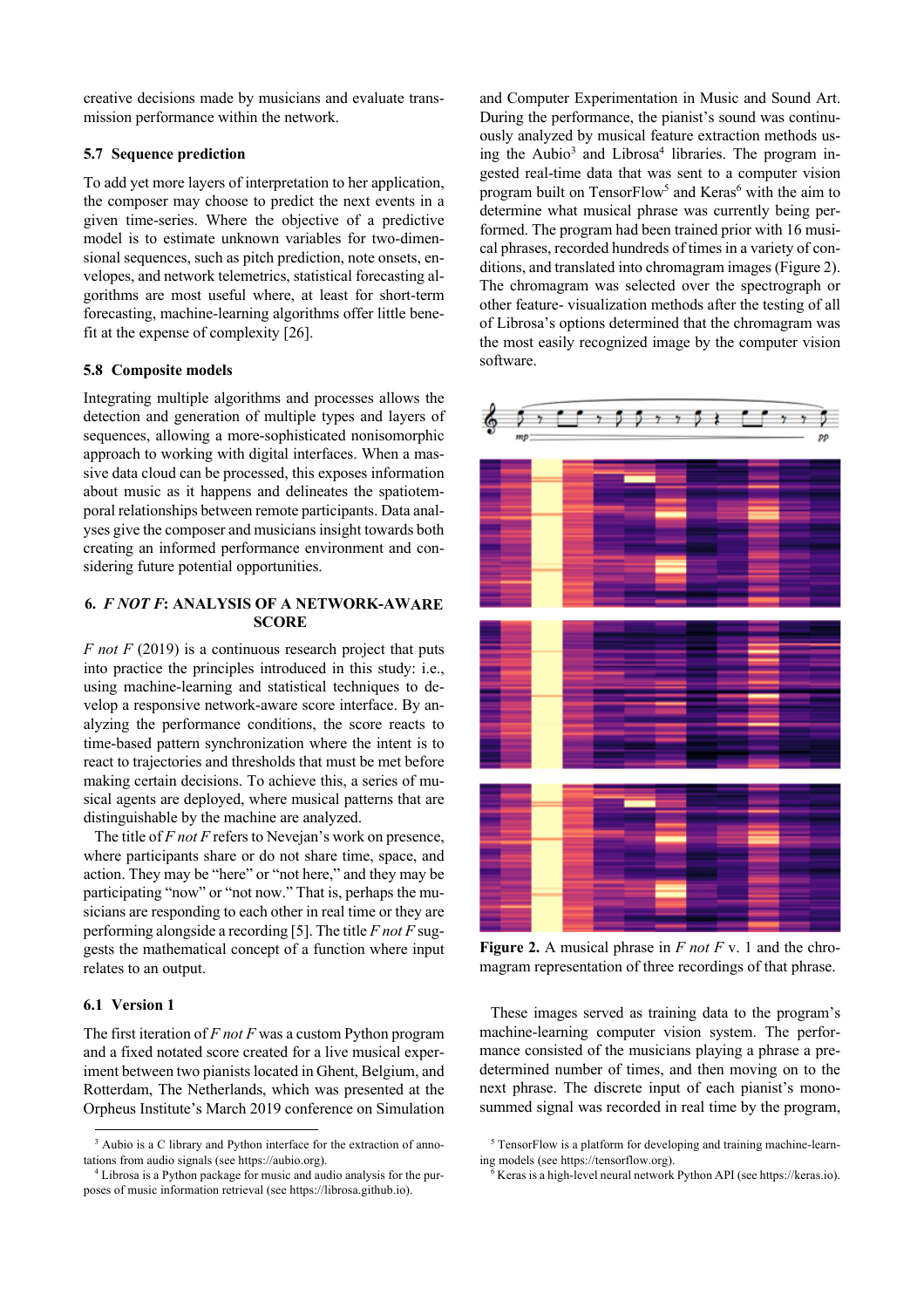saved in 5-second wav files, one for each channel, and then immediately translated into chromagram images. The image was sent to the machine-learning program where the most-likely match was determined. This process took a few milliseconds. Once the program recognized a phrase, it triggered playback of samples from a bank selected according to the detected phrase. In all, a <6-second delay was experienced for the program to ingest and return the result. This delay informed the compositional structure where the musicians were instructed to repeat the musical patterns several times.

### **6.2 Version 2**

*F not F* is a necessarily simplified implementation of the technical ideas discussed here; i.e., it is a constant work in development as the sophistication of tools improves. Machine learning is currently prone to error and ambiguity must be anticipated. Consequently, *F not F* is designed to embrace machine ambiguity while being structured overall for development of compositional narratives. Version 2 allows for a greater number of musicians and a variety of instruments to engage with musical agents. While version 1 was a static instructional score, a real-time score is generated for version 2, which can be viewed on a tablet connected to a central computer over a local or remote network. Like in the first version, an agent is a predefined microscore containing a distinct musical pattern where the rhythm and pitches can be easily detected by a machine. In version 2, agents become more sophisticated: i.e., a software program listens to each musician independently for the pattern and applies an interactive musical response. Table 1 lists events that are sent to the score once analysis has returned a result.

| <b>Analysis result</b>       | <b>Action</b>                      |
|------------------------------|------------------------------------|
| A pattern has been partially | Trigger array of detected pattern  |
| detected                     | string with threshold float value  |
| A complete pattern has been  | Trigger detected pattern string    |
| detected                     |                                    |
| The degree of synchronicity  | Continuous stream<br>of<br>sync    |
| between any two data streams | percentage (float array)           |
| The degree of synchronicity  | Continuous stream<br>of<br>sync    |
| between all streams (global  | percentage (float)                 |
| synchronicity)               |                                    |
| Telemetric data              | Continuous stream of latency,      |
|                              | packet loss, etc., to allow for    |
|                              | synchronization calculations       |
|                              | (e.g., mixed float, integer array) |

**Table 1**. Analysis results and corresponding events

Version 2 of *F not F* is structured as a series of seminotated precomposed instructions. For each series, musicians are presented with a series of notes. Figure 3 shows three examples of a note series that correspond to sections of a harmonic series, quantized to the semitone*.*

The musicians are instructed to improvise on the provided note series, playing notes in any order at a specified tempo and dynamic, but with deviating rhythms and timbres of their own choosing. For example, a resulting rhythm might sound something like the two rhythmic patterns shown in Figure 4.



**Figure 3.** Three examples of a series: one for each musical agent.



**Figure 4**. Two musician-determined rhythmic pattern examples.

From this improvisation, all instruments in the ensemble combine to create a semi-chaotic timbral and rhythmic effect that continues for an indefinite period of time. The machine listens for a pattern it recognizes, which initially will be a partial pattern. Once this event occurs, the detected pattern becomes the focus: i.e., the "musical agent" that matches that pattern is initialized and the agent pattern begins to emerge in the score. As illustrated in Figure 5, the musicians begin to interleave the agent pattern (top sequence) with the chaos series (highlighted lower sequence). The score encourages the musicians to gradually play the agent pattern gradually more and more by flickering between the two layers, while the machine increases its reading of partial-pattern detection length.



**Figure 5**. Two examples of an agent pattern that would be animated and interlaced with its corresponding chaos series.

The musicians should now be starting to play the agent pattern more than not, which allows the machine to match complete instances of the agent pattern and calculate the level of horizontal rhythmic synchronicity between musicians, reading telemetric data to calculate for latency. Once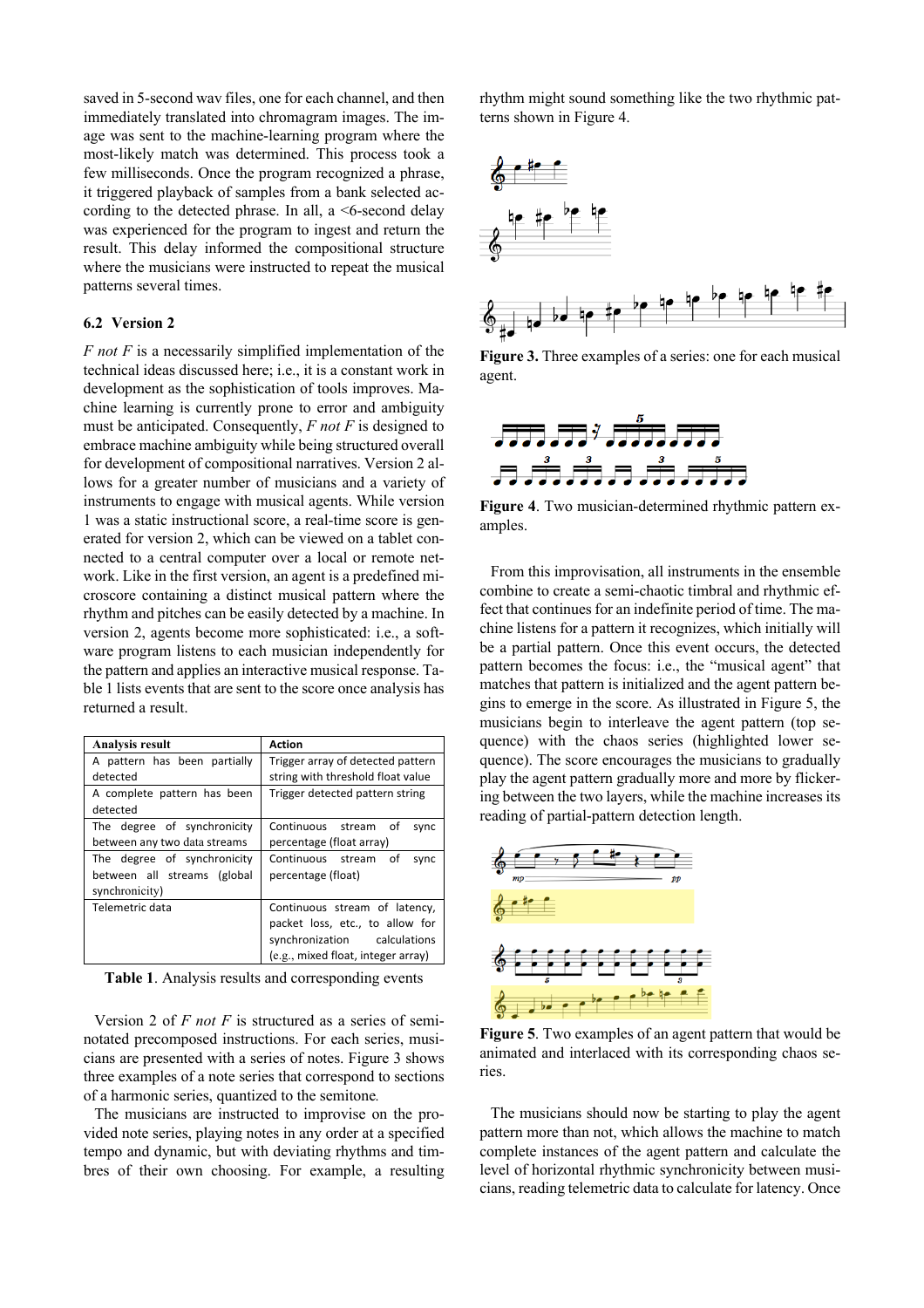synchronicity crosses a determined threshold, the next series is triggered: i.e., the previous agent pattern disappears and a new chaos pattern is shown to the musicians. This cycle can continue as long as the participants and composer wish, by supplying more or fewer patterns until the machine has completed its tasks.

An agent may also have a particular set of parameters that determine its musicality: e.g., it may respond to selected types of data streams or unique triggers specific to that agent to generate correlated effects using granular synthesis or other processing effects. In *F not F*, an agent may be responsive to the current global sync value in real time and react as outlined in Table 2.

| <b>NOT IN SYNC</b> | <b>WITHIN</b>             | <b>IN SYNC</b>        |
|--------------------|---------------------------|-----------------------|
|                    |                           |                       |
| (20%)              | <b>THRESHOLD</b>          | (>90%)                |
|                    | $(20\% \text{ to } 50\%)$ |                       |
| No effects         | Clicks, noise bursts,     | Agent<br>sample       |
|                    | sine tones                | triggers              |
|                    | Increasing granular       | Granular<br>synthesis |
|                    | synthesis level           | immersion             |
|                    |                           | Countdown to next     |
|                    |                           | series                |

**Table 2**. Triggering electronic effects in *F not F*

When the musicians are not in sync, there are no effects. This decision was made so they can more easily seek synchronicity with each other. As their sync increases, so do the effects and granular synthesis levels. The intent of increasing and decreasing the intensity of electronic effects is to offer the musician the musical choice of whether she wishes to move towards or away from sync, depending on her musical intentions in accordance with the ensemble.

## **7. FUTURE WORK**

The long-term goal of this research study is to develop advanced methods for detecting how musical agents are created and transmitted between networks. Learning how they interact and modified and transformed, whether by musician or machine, guides us towards understanding how participants experience and react to being in-time and inrhythm with each other when performing remotely over a network. While being a disruptive factor in music, latency can be used for positive gains with machine interaction. The unavoidable delay can be well-utilized, where the transmission wait can be used to analyzed and generate performative interfaces for musical developments. Developing complex network-aware systems demands the intersection of real-time machine protocols with human-level research on mediated presence technology and theory and computer music studies. Collecting data from as many sources as possible at the time of creation and processing that data with algorithmic approaches allows us to create sophisticated sound processing applications and score creation for distance-aware composition structures while building strong musical relationships and transferring the vital information that musicians need when performing remotely. When working with sophisticated graphical interfaces, the transmission latency could be highly beneficial,

e.g., when developing complex, immersive works using virtual and augmented reality tools.

Most machine-learning and statistical technologies to date are focused on genre classification or harmonic analysis. A real-time library for detecting and comparing sound features such as timbre, note onset and decay, and agent detection and comparison, e.g., would allow the composer to consider greater score and compositional complexities. As detection and analysis tools become more sophisticated, such as the real-time application of deep learning tools to recognize activities [27], composers will have the ability to model and detect musical features at fine resolution and great speed at their fingertips [28]. In addition, structural and decision-making events can be analyzed and cocreated by musicians and machines. In step with advances in analysis, innovations in digital scoring technologies increase the possibilities of representing this information with highly sophisticated responsive musical agents, which leads to more meaningful encounters between remote musicians and computing systems. As greater amounts of data become available, human perception tends towards perceiving greater meaning; i.e., we attribute a machine's complex recognizable patterns to mechanisms imbued with agency.

Ultimately, there are undiscovered depths of exploration in relation to performance and the machine, and our continued curiosity will certainly uncover many more aesthetic and technical applications. This research works towards the creation of a functional library of performance and scoring tools, while growing the portfolio of networked music performance works by this composer. She hopes to entice others to approach networked music performance as a source for novel and intriguing aesthetic opportunities.